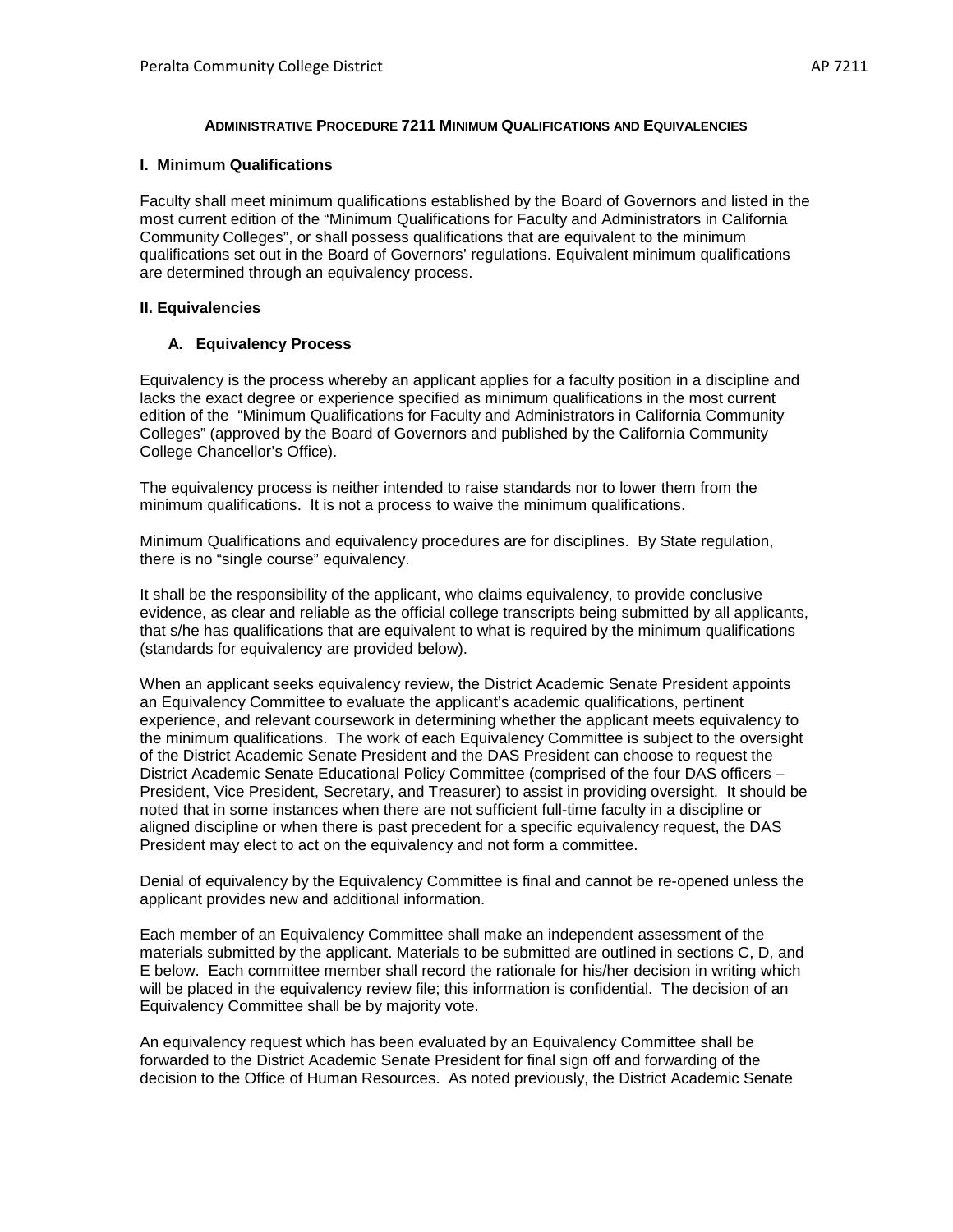President may enlist the service of the District Academic Senate Educational Policy Committee as necessary.

### **B. District Equivalency Committee Composition**

A District Equivalency Committee shall be convened by the District Academic Senate (DAS) President for review and determination of any applicant claiming equivalent minimum qualifications.

The composition of a District Equivalency Committee shall consist of three contract faculty members in the discipline from different colleges (if possible) and not from the college where the applicant is applying for employment. If necessary, faculty may be appointed from a related discipline. In some instances, at the discretion of the DAS President, a committee may be comprised of only two contract faculty and a third faculty member would only be necessary if the two disagree on whether to grant equivalency or not to grant equivalency.

Those appointed to a District Equivalency Committee is confidential. The names of Equivalency Committee members shall not be shared.

### **C. Equivalency Criteria for a Master's Degree Discipline**

Only formal education shall be considered the equivalent in a discipline which requires a Master's degree.

In the "Minimum Qualifications for Faculty and Administrators in California Community Colleges", there are often two options provided for meeting minimum qualifications for a Master's degree discipline:

(Option 1) meeting minimum qualifications through a Master's degree as listed or (Option 2) meeting minimum qualifications through a specified Bachelor's degree and a specified Master's degree (both required in this pattern option).

(Option 1) If the applicant is seeking equivalency for the required Master's degree, the applicant must provide transcripts and provide a memo listing 24 graduate level semester units of coursework that would typically be required for that Master's degree. The applicant must have completed a Master's degree in some discipline.

Applicants, who are completing a Master's degree or are in the last semester of their Master's degree program, are not eligible for equivalency review. Applicants must complete their Master's Program requirements and be awarded the degree. In instances where the university delays posting of degrees, the applicant can seek a letter from the university stating that the degree has been awarded and when the degree will be posted on the transcript.

There are instances wherein the applicant has completed a Master's degree from an accredited university in the discipline under a different name than what is listed in the "Minimum Qualifications for Faculty and Administrators in California Community Colleges". The Office of Human resources will ask the District Academic Senate President to request discipline faculty to make a determination in such an instance or information can be requested from the university which granted the degree.

(Option 2) If the applicant is seeking equivalency through Option 2 listed above and has the required Master's but seeks equivalency for the Bachelor's degree, then the applicant must provide a memo listing 30 upper division semester units that would typically be required for that specific Bachelor's degree.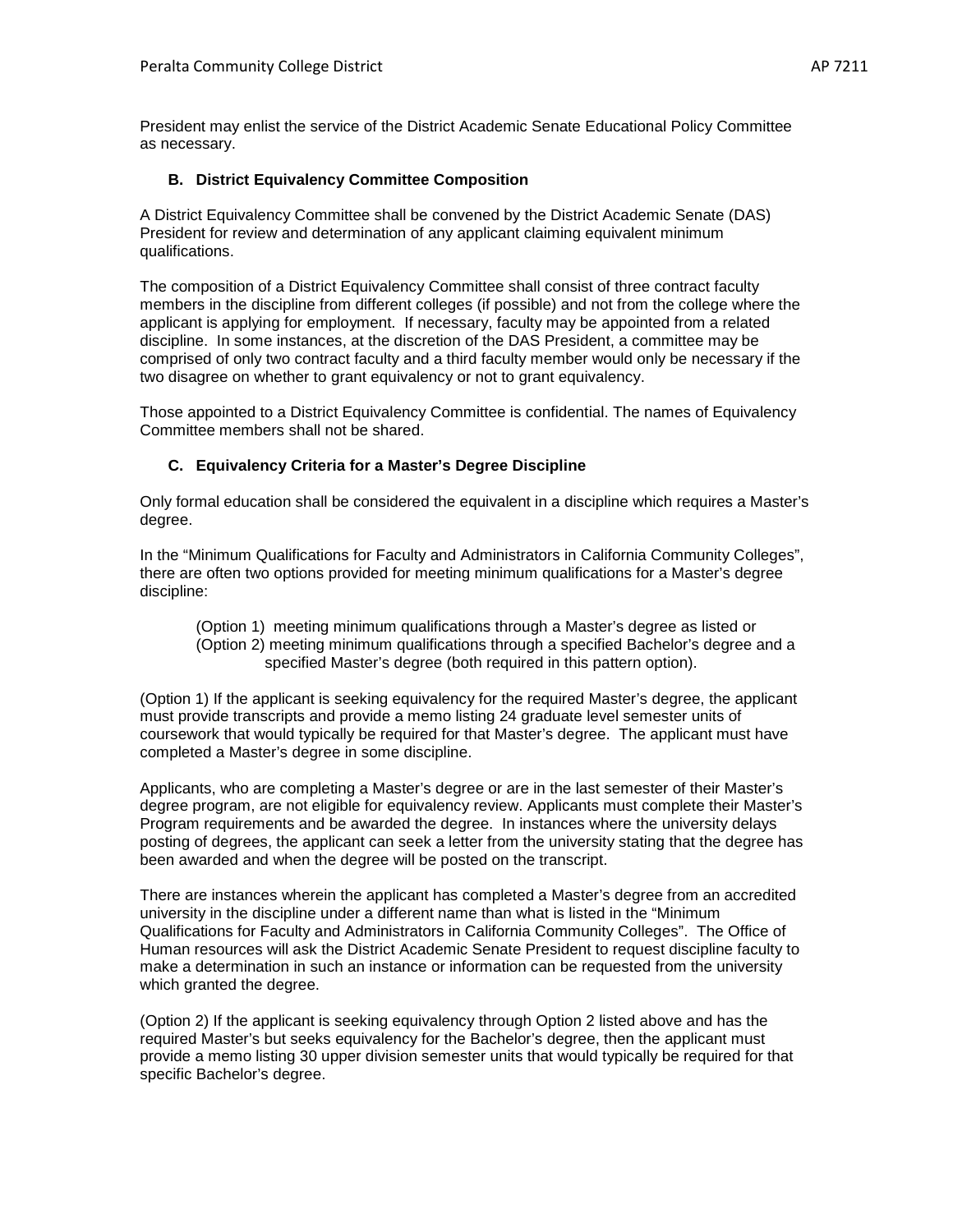# **D. Eminence**

In special cases, applicants can request Eminence in the discipline as partial fulfillment of the coursework required in Option 1 or Option 2 above. Eminence, if established, would fulfill 12 of the 24 graduate semester units or 15 of the 30 upper-division semester units. An Eminence request is applicable when the applicant is nationally or internationally known to be prominent in the discipline. That prominence is demonstrated through documented experience, work, independent education, academic/artistic/vocational products, recognition by a non-governmental agency, scholarly research, publications, or performance in the discipline. Appropriate licensure from professional state or national boards (e.g., CPA, BRN) also may be deemed partial evidence for equivalency.

# **E. Equivalency Criteria for Non-Master's Degree Discipline**

Disciplines in this area are typically Career Technical Education disciplines. The minimum qualifications in this area shall be –

- 1. an AA/AS degree for an accredited institution plus six [6] years of documented experience in the subject matter/discipline area or
- 2. a BA/BS degree plus four [4] years two (2) years of documented experience in the subject matter/discipline area or
- 3. a fully satisfied lifetime California Community College Instructor Credential authorizing service to teach in the subject matter area (no longer granted after 1990) and four [4] years of document experience in the subject matter/discipline area.

The equivalent of an awarded Bachelor's degree is 120 undergraduate semester units from an accredited institution and which include the depth and breadth of general education and upperdivision coursework in a major and a 2.0 GPA. There is no equivalency for the required four [4] years of work experience.

The equivalent of an Associate degree is 60 undergraduate semester units from an accredited institution and which include the depth and breadth of general education and coursework in a major and a 2.0 GPA. There is no equivalency for the required six [6] years of work experience.

# **F. District Office of Human Resources**

The faculty employment application process shall inform applicants about the equivalency process and the documents required to pursue this process. All equivalency requests will be forwarded to the District Academic Senate President to establish an Equivalency Committee as necessary in order to determine whether an equivalency should be granted or not granted.

Any applicant who seeks equivalency to the Minimum Qualifications cannot be hired and cannot assume the responsibilities of a faculty position until the equivalency process is completed and equivalency has been granted.

The Office of Human Resources will inform all appropriate administrators regarding the "Minimum Qualifications for Faculty and Administrators in California Community Colleges" and the necessity for equivalency review if an intended faculty hire does not meet minimum qualifications as specified in the minimum qualifications document.

The Office of Human Resources will ensure that careful records are kept of all equivalency determinations.

## **References:**